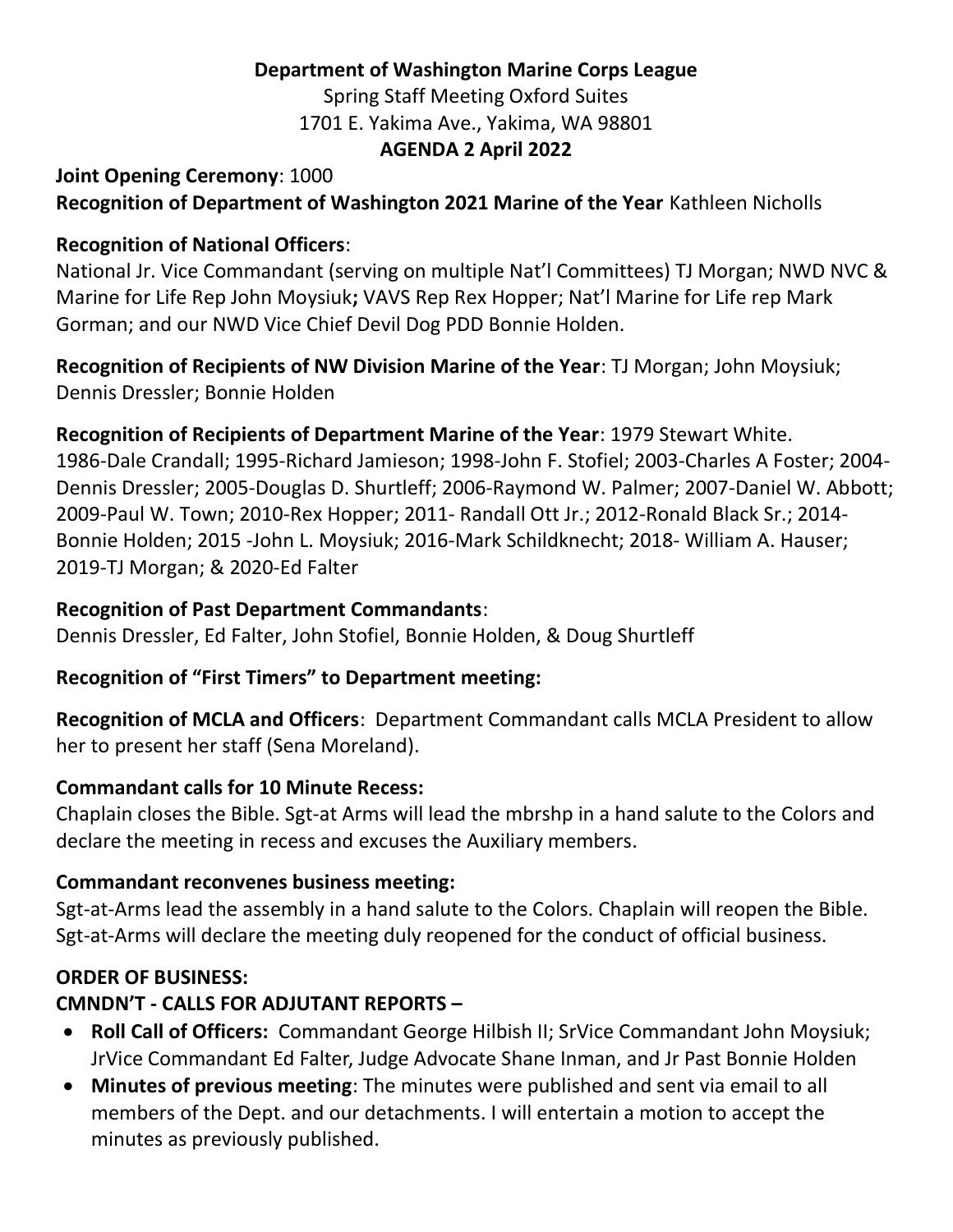### PAYMASTER REPORT:

Bill Hauser – Read report and amounts.

## SICK AND/ OR IN DISTRESS: Chaplain and others

## CORRESPONDENCE OF THE DEPARTMENT: (Commandant/Adjutant/Others)

## REPORT OF OFFICERS: (Not the time for committee reports, report only on activities pertaining to office)

- Commandant George Hilbish II SrVice Commandant John Moysiuk
	- JrVice Commandant Ed Falter Judge Advocate Shane Inman –
	- IrPast Commandant Bonnie Holden –

# Report of Standing Committees/Advisory Councils conducted/presented at Convention:

- Audit Bill Hauser –
- Budget and Finance Bill Hauser –
- Credentials Bill Hauser Det submit delegates to Paymaster 15 days prior to convention.
- Detachment Commandants' Council John Moysiuk –
- Past Department Commandants' Council Bonnie Holden –
- Rules of the Convention Shane Inman To be read & voted on at the Dept. Convention

# Report of Standing Committees/Advisory Councils:

- Convention Commandant George Hilbish -
- Rock 32 Ceremony George Hilbish
- Legislative Shane Inman –
- $\bullet$  Bylaws Shane Inman –
- Americanism Bonnie Holden –
- $\bullet$  Eagle Scouts Bonnie Holden –
- Nominations Bonnie Holden –
- $\bullet$  Membership Bill Hauser –
- Web Sergeant Bill Hauser –
- Digital Transformation –Rick Flath/Mark Gorman
- Marine for Life Mark Gorman –
- VAAC Representative –Ron Black –
- Marine of the Year Pres. Ron Black/Secretary Mark Schildknecht -
- Public Relations/Newsletter Charles Ames –
- Young Marines Liaison Ed Falter –
- Toys for Tots LouAnne Harrey Oct-Dec
- VAVS (VA Volunteer Services) Rex Hopper –
- Awards John Stofiel
- Training Officer Vacant –
- Veterans Service Officer Vacant.
- 
-